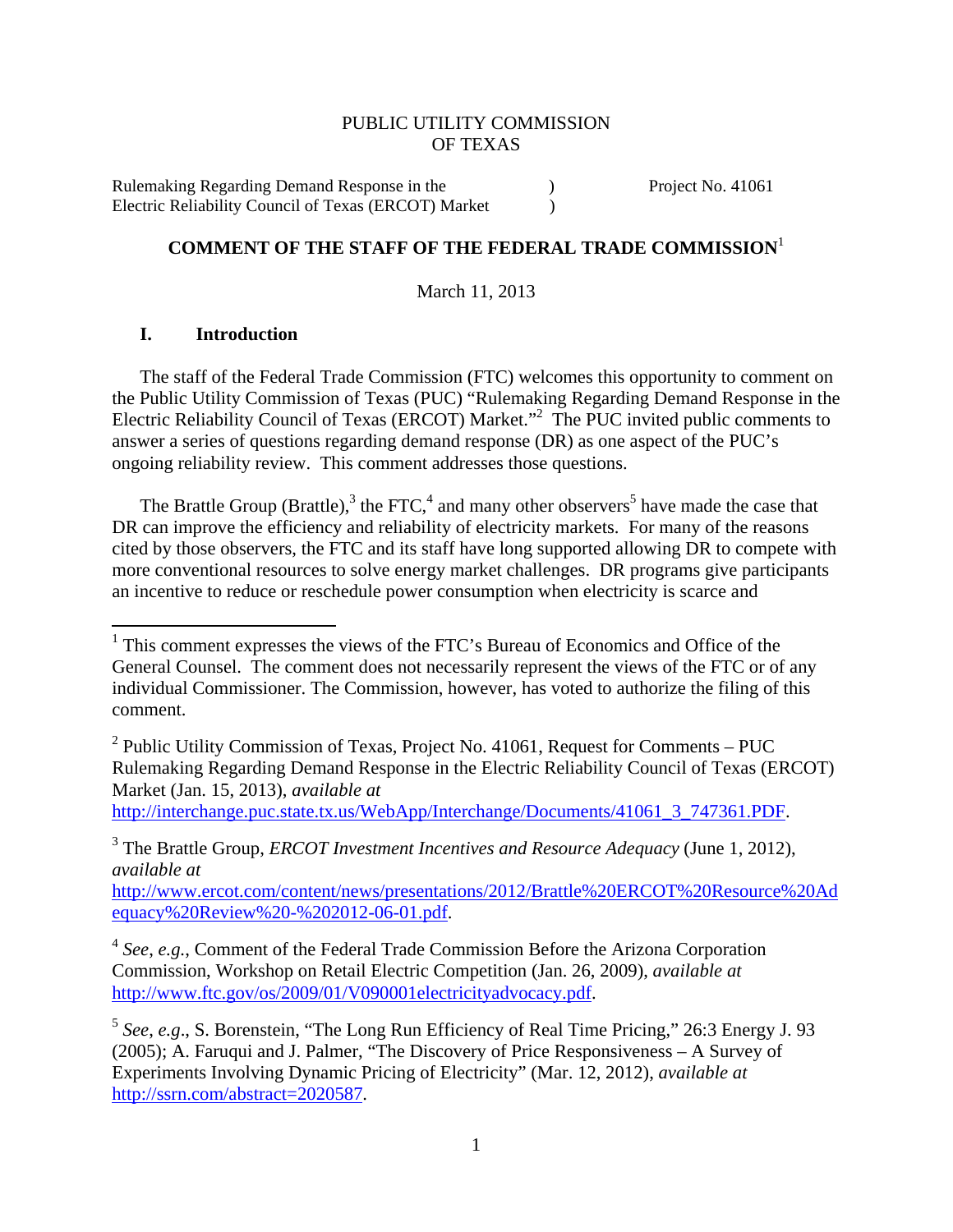expensive. DR thereby helps manage peak demand, encourages companies to bid competitively (by making it less profitable for generators with market power to attempt to raise price by reducing supply), and reduces price volatility. The considerable untapped DR potential of the United States is well documented.<sup>6</sup> Other organized electricity markets have enrolled a considerably greater percentage of their potentially responsive consumption in DR than has ERCOT under the direction of the PUC.<sup>7</sup>

We encourage the PUC to adopt DR policies that use standard market approaches, allow competition, and offer accurate price signals to all entities that can contribute to balancing the quantity consumed and the quantity supplied. One of ERCOT's fundamental tasks is to balance demand and supply on a continuous basis. ERCOT can deliver the greatest benefit to Texas consumers by allowing DR, generators, and energy storage to compete in the energy and ancillary services markets.<sup>8</sup> Established microeconomic principles favor allowing demand to participate in electricity markets in the tried and true way that demand participates in markets for other goods. In markets for other goods, price-responsive demand plays a crucial role in efficiently allocating scarce goods and services. The value of the marginal (incremental) unit of DR is the cost of using the next cheapest technology to provide the last increment of electric energy that is needed to match production with customer demand (consumption). A wellstructured market will compensate DR at that value.

Texas's unique combination of employing smart meters and facilitating competition among sophisticated retailers allows it to pursue options in ERCOT that may not be feasible or appropriate elsewhere. Texas has an impressive record of developing and using economic incentives, retail competition, and smart meters in ERCOT – well-advised practices that we encourage Texas to continue. Texas's policy options also differ because, unlike the rest of the organized markets in the United States, ERCOT has a single regulator overseeing its regional transmission organization (RTO) and its retail sector, which may facilitate efforts to coordinate retail and wholesale policy.<sup>9</sup> In particular, if Texas offers good incentives for retailers to enroll consumers in DR programs, it can then harness competition among retailers to offer innovative DR programs that provide the greatest benefits to electricity consumers.

<sup>6</sup> *See*, *e.g.*, Federal Energy Regulatory Commission (FERC) Staff Report, *A National Assessment of Demand Response Potential* (June 2009), *available at* http://www.ferc.gov/legal/staffreports/06-09-demand-response.pdf.

<sup>7</sup> Brattle at 91; *see also* D. Kathan *et al.*, Federal Energy Regulatory Commission Staff Report, *2012 Assessment of Demand Response and Advanced Metering* (Dec. 2012), *available at* http://www.ferc.gov/legal/staff-reports/12-20-12-demand-response.pdf.

<sup>&</sup>lt;sup>8</sup> Brattle (at 88) makes this well-established point from competition policy.

 $9<sup>9</sup>$  This comment does not attempt to evaluate the advantages and disadvantages of different divisions of responsibility between state and federal regulators and of different sizes of regional energy markets. As a practical matter, Texas has a different regulatory model from the rest of the country – a difference that is unlikely to change soon and is worth remembering when considering policy decisions.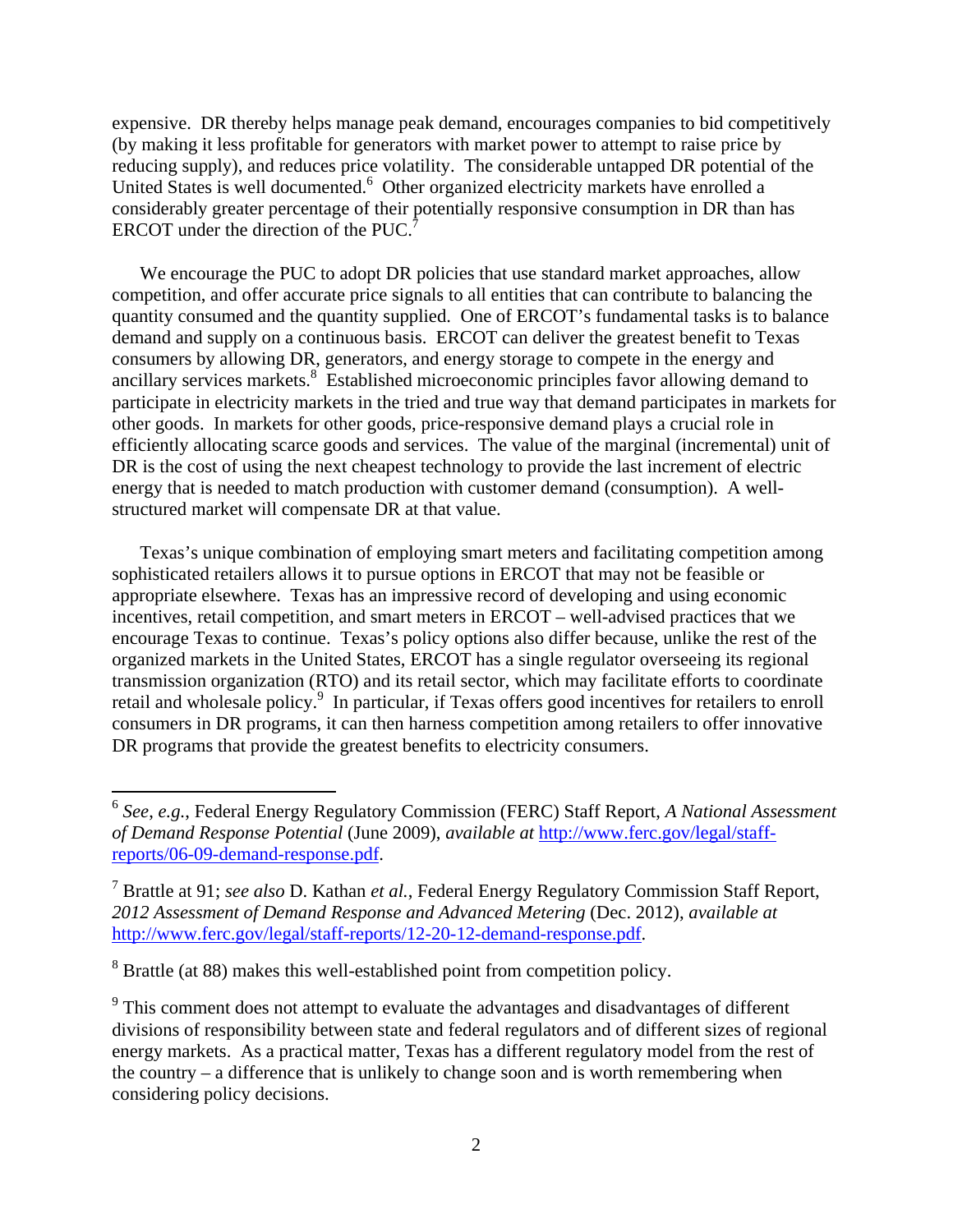Despite Texas's unique infrastructure and tradition of harnessing competition and economics, we concur with Brattle that there are opportunities to better accommodate DR in ERCOT. For example, ERCOT is already pursuing the opportunity to integrate demand bids into its power market optimization process. These bids allow the buyer to make certain purchases contingent on the price's being below a level the buyer specifies. We discuss these opportunities further in responding to the PUC staff's DR questions below. Much of this comment encourages the PUC to give serious consideration to constructive ideas already identified in the Brattle report.

#### **II. Interest of the Federal Trade Commission**

The FTC is an independent agency of the United States Government responsible for maintaining competition and safeguarding the interests of consumers. The FTC does so through law enforcement, policy research, and advocacy. For example, in the field of consumer protection, the FTC enforces Section 5 of the Federal Trade Commission Act, which prohibits unfair or deceptive acts or practices. In its competition mission, the FTC enforces antitrust laws regarding mergers and unfair methods of competition that harm consumers. In addition, the FTC often analyzes regulatory or legislative proposals that may affect competition, allocative efficiency, or consumer protection, and also engages in considerable consumer education through its Division of Consumer and Business Education.<sup>10</sup> In the course of all of this work, the FTC applies established legal and economic principles as well as recent developments in economic theory and empirical analysis.

The energy sector, including electric power, has been an important focus of the FTC's merger review and other antitrust enforcement, competition advocacy, and consumer protection efforts.<sup>11</sup> The FTC's competition advocacy program has produced two staff reports on electric power industry restructuring issues at the wholesale and retail levels.<sup>12</sup> The FTC staff also

<sup>&</sup>lt;sup>10</sup> For an overview of the FTC's education efforts, *see* the FTC staff's comment to the Consumer Financial Protection Bureau concerning "Request for Information on Effective Financial Education," Docket No. CFPB-2012-0030 (Nov. 2, 2012), *available at*  http://www.ftc.gov/os/2012/11/1211cfpb.pdf.

<sup>11</sup> *See*, *e.g.*, Opening Remarks of the FTC Chairman at the FTC Conference on *Energy Markets in the 21st Century: Competition Policy in Perspective* (Apr. 10, 2007), *available at* http://www.ftc.gov/speeches/majoras/070410energyconferenceremarks.pdf. FTC merger cases involving electric power markets have included *DTE Energy/MCN Energy* (2001) (consent order), *available at* http://wwwftc.gov/os/2001/05/dtemcndo.pdf; and *PacifiCorp/Peabody Holding* (1998) (consent agreement), *available at* http://www.ftc.gov/os/1998/02/9710091.agr.htm.

<sup>&</sup>lt;sup>12</sup> FTC Staff Report, *Competition and Consumer Protection Perspectives on Electric Power Regulatory Reform: Focus on Retail Competition* (Sept. 2001), *available at* http://www.ftc.gov/reports/elec/electricityreport.pdf; FTC Staff Report, *Competition and Consumer Protection Perspective on Electric Power Regulatory Reform* (July 2000), *available at* http://www.ftc.gov/be/v000009.htm (compiling previous comments that the FTC staff provided to various state and federal agencies).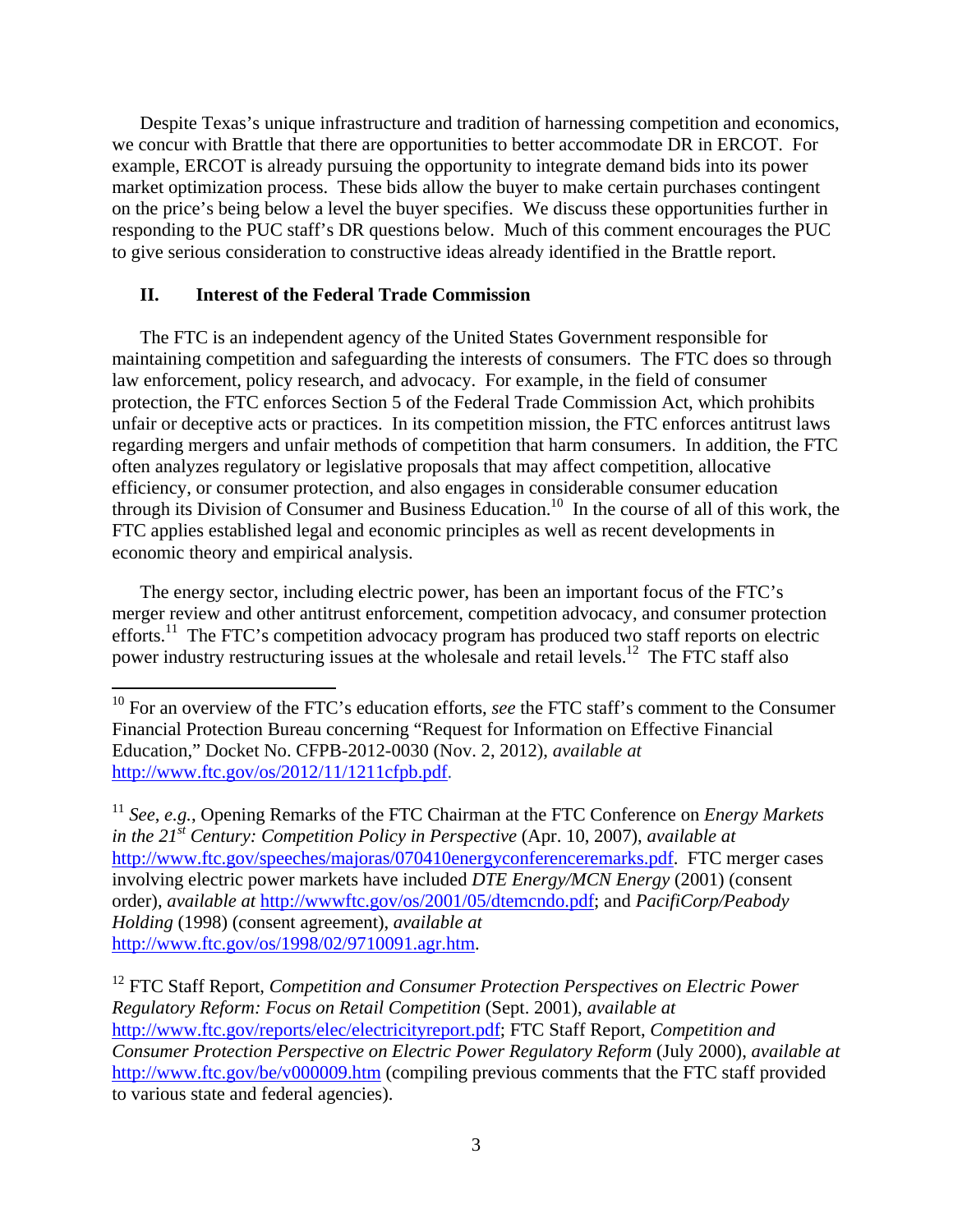contributed to the work of the Electric Energy Market Competition Task Force, which issued a *Report to Congress* in the spring of 2007.<sup>13</sup>

The FTC and its staff have filed numerous comments advocating competition and consumer protection principles with state utility commissions, state legislatures, professional organizations, the Federal Communications Commission, and FERC.<sup>14</sup> In particular, we have filed a number of advocacy comments concerning DR.<sup>15</sup> The FTC comments to state policymakers in support of policies that allow or foster competition and thus benefit consumers.<sup>16</sup> The FTC staff submitted an electricity market comment to the PUC in 1998.<sup>17</sup>

## **III. Increasing DR in ERCOT**

**The PUC staff asks: "What additional products and programs could ERCOT develop to facilitate DR? How should the programs be designed?"** 

<sup>15</sup> The FTC discussed the implications of microeconomics for DR compensation in Comment of the Federal Trade Commission Before the Federal Energy Regulatory Commission on Demand Response Compensation in Organized Wholesale Energy Markets, FERC Docket No. RM10-17- 000 (May 13, 2010), *available at* http://www.ftc.gov/os/2010/05/100521fercdemand.pdf ; *see also* the FTC's October 13, 2010, follow-up comment in the same FERC proceeding, *available at* http://www.ftc.gov/os/2010/10/1010wholesaleenegrymarkets.pdf. The previous year, the FTC submitted a comment to FERC on FERC staff's "Discussion Draft of Possible Elements of a National Action Plan on Demand Response" (Dec. 11, 2009), *available at* http://www.ftc.gov/os/2009/12/V100002ferc.pdf.

<sup>16</sup> *See*, *e.g*., FTC Staff Letter to Hon. Stephen LaRoque, North Carolina House of Representatives, Concerning North Carolina House Bill 698 and the Regulation of Dental Service Organizations and the Business Organization of Dental Practices in North Carolina (May 25, 2012), *available at* http://www.ftc.gov/os/2012/05/1205ncdental.pdf; FTC and U.S. Department of Justice Comments to Hon. Helene E. Weinstein Regarding New York Assembly Bill A05596 (To Establish that Certain Services Related to Real Estate Transactions May Be Provided Only by Attorneys) (June 21, 2006), *available at*  http://www.ftc.gov/os/2006/06/V060016NYUplFinal.pdf.

<sup>17</sup> FTC Staff Comment Before the Public Utility Commission of Texas Concerning Relationships Between Regulated Electric Utilities and Affiliates Operating in Unregulated Markets (June 19, 1998), *available at* http://www.ftc.gov/be/v980013.shtm.

<sup>&</sup>lt;sup>13</sup> That report is available at http://www.ferc.gov/legal/fed-sta/ene-pol-act/epact-final-rpt.pdf.

 $14$  A listing, in reverse chronological order, of FTC and FTC staff competition advocacy comments to federal and state electricity regulatory agencies is available at http://www.ftc.gov/opp/advocacy\_subject.shtm#uttg.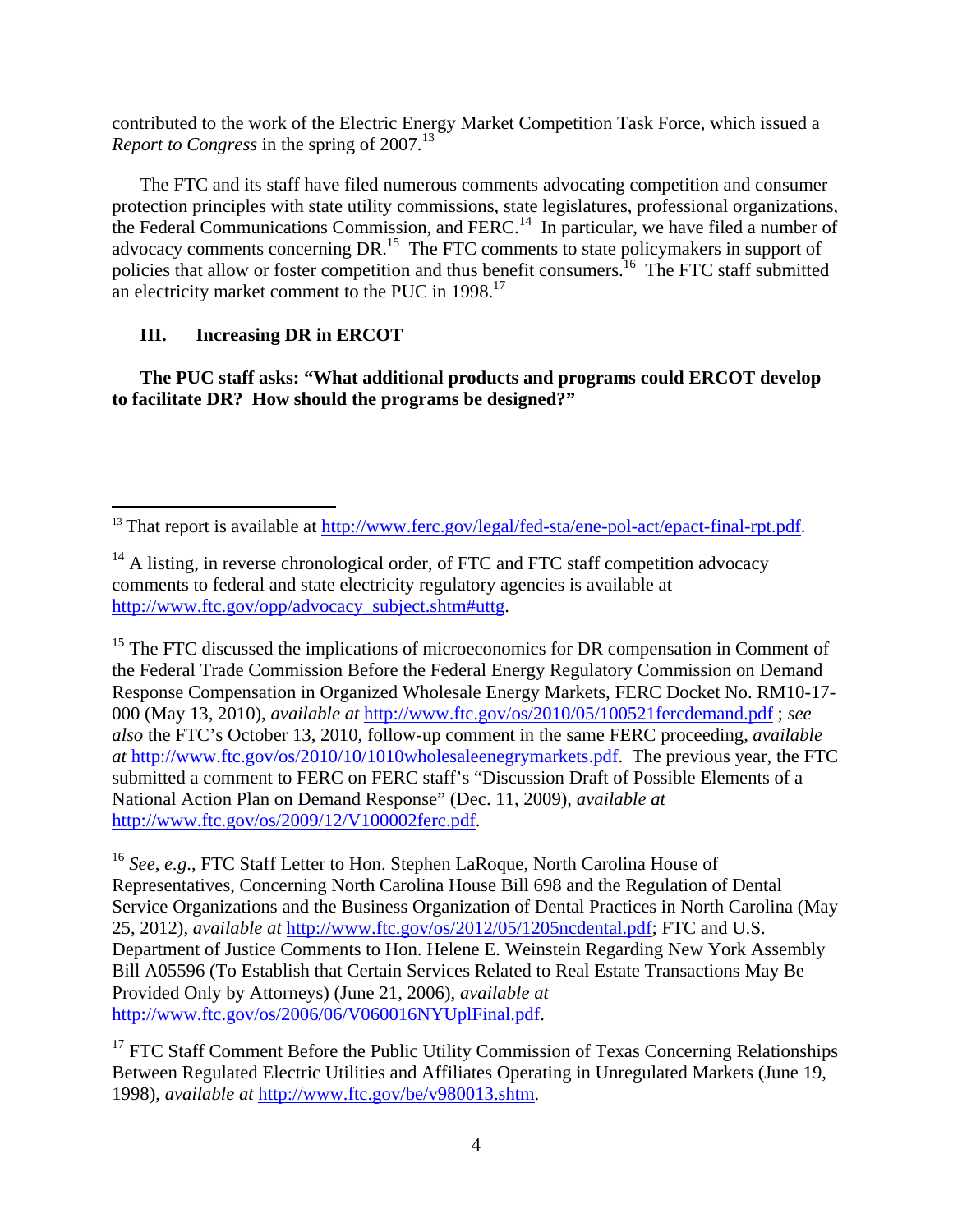The PUC can reduce costs and increase reliability by ensuring that demand can participate in its electricity markets, that ERCOT defines relevant property rights appropriately, $18$  and that ERCOT's markets compensate DR accurately. Reducing costs and increasing reliability will benefit consumers.

DR involves offering incentives for retail customers to reschedule, curtail, or even increase their electricity consumption to address regional operating (wholesale) challenges such as scarcities and surpluses. Efforts to get retail customers to address wholesale challenges require complementary, harmonized approaches in the retail and wholesale markets. Harmonization allows the development of coordinated products that, for example, give retail consumers incentives to respond in short order to rapidly evolving wholesale market conditions.<sup>19</sup>

The Brattle report states: "Enabling large amounts of DR to contribute to efficient price formation in real-time will require significant changes in market design."20 We encourage the PUC to make such changes a priority. We agree with Brattle that "[a] good market structure provides multiple revenue opportunities, allows DR to compete on a level playing field with generators to provide the same services, and allows each resource to find its highest-value combination of uses."<sup>21</sup> Good policies will allow flexible loads to receive compensation not only when they help reduce peak demand, but also when they respond to fluctuating output from wind turbines, $^{22}$  address temporary scarcities caused by "ramping" constraints on how fast generators can change output, and offer ancillary services that help keep supply and demand balanced continuously.

ERCOT runs a sophisticated "security constrained economic dispatch" (SCED) algorithm that seeks to balance electricity demand and supply at the lowest cost, subject to reliability ("security") constraints that require that the system be able to respond to a sudden, unanticipated increase in consumption or to contingencies such as the loss of a generator. As operated in ERCOT, SCED generates LMPs every five minutes at each node (*i.e.*, major electric facility) on the power grid. We suggest that ERCOT configure its SCED to allow DR, energy storage, and

 $19$  Our references to "the market" throughout this comment usually refer to the combined wholesale and retail electric markets and encompass actions taken at both levels of the market.

 $20$  Brattle at 96.

<sup>21</sup> *Id*. at 95.

 $^{22}$  DR is already under contract to address fluctuating output from wind turbines in the Pacific Northwest. S. Stroud, Sustainable Industries Blog, "Bonneville Power Taps EnerNOC for Demand Response" (Feb. 1, 2011), *available at*

 $18$  For example, correctly defined property rights imply that DR should be compensated at the locational marginal price (LMP) less the retail price of power. *See* Comment of the Federal Trade Commission Before the Federal Energy Regulatory Commission on Demand Response Compensation in Organized Wholesale Energy Markets (May 13, 2010), *supra* note 15.

http://www.sustainableindustries.com/blogs/sustainable-industries-blog/2011/02/bonnevillepower-administration-taps-enernoc-demand-respon.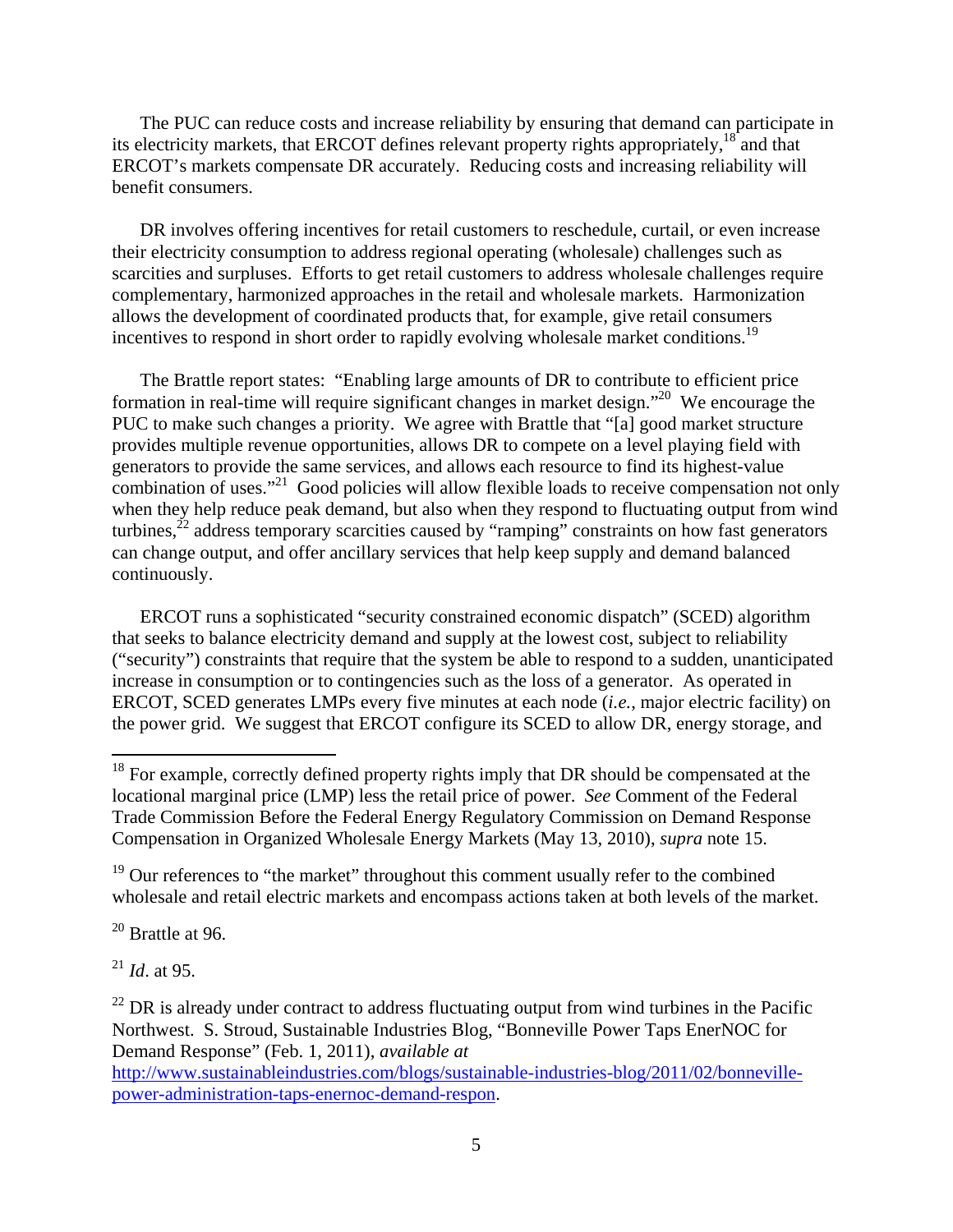generation sources to participate and compete on equal terms. We recognize, however, that ERCOT must consider the cost and feasibility of incorporating such improvements into the SCED algorithms. SCED algorithms must solve computationally difficult problems quickly enough for ERCOT to run its market.

New networking and electronics technologies allow smaller loads to receive price signals or respond to grid conditions at reasonable costs. The PUC should consider how aggregations of small loads (such as air conditioners) could prove their ability to help balance ERCOT's electricity markets reliably enough to participate in SCED. The PUC may wish to consider whether it is necessary to treat load participating in SCED like generation. Such a requirement would mean that DR participants would "have to have real-time telemetry, nodal dispatch and settlement, and probably continuous controllability."<sup>23</sup> We note that "ERCOT is also considering allowing aggregated resources (not at a single node) and virtual telemetry."<sup>24</sup> The PUC's approach to incorporating DR in ERCOT should reflect clearly defined goals such as economic efficiency and the avoidance of involuntary blackouts. The best rules to accomplish these goals can be adopted, given existing technology and future technologies that power suppliers and retailers could readily develop if there were a supportive market and market rules.

#### **The PUC staff asks: "What mechanisms could ensure that DR deployments appropriately contribute to price formation rather than price reversal?"**

As the Brattle report recommends, the strategies that system operators use to reduce demand during times of scarcity should be bid into the market at specific strike (activation) prices. Whenever possible, the strike prices should reflect accurate estimates of the strategies' costs to the electric system and to society as a whole. Reducing the generating reserves available to handle contingencies like equipment failures has costs because it increases the risk of a blackout. Calling emergency DR that shuts down energy-hungry equipment temporarily denies the owners the benefit of running that equipment. Emergency DR providers receive compensation (albeit often a fixed, annual payment) for the possibility that they will bear these costs.

If system operators instead deploy these strategies "out-of-market" (*i.e.*, simply activating programs that reduce demand by decree), prices will be artificially low, which will reduce the incentive for demand to participate.<sup>25</sup> Brattle rightly emphasizes the importance of "[n]ever deploying emergency DR at a zero price."<sup>26</sup>

As in a conventional market, market participants in ERCOT should be able to get accurate information about current and expected future market prices and should be able to trade at prices based on that information. Brattle emphasizes the importance of "timely, *ex-ante* pricing

<sup>24</sup> *Id*.

<sup>25</sup> *Id*. at 99.

<sup>26</sup> *Id*. at 97.

 $^{23}$  Brattle at 97.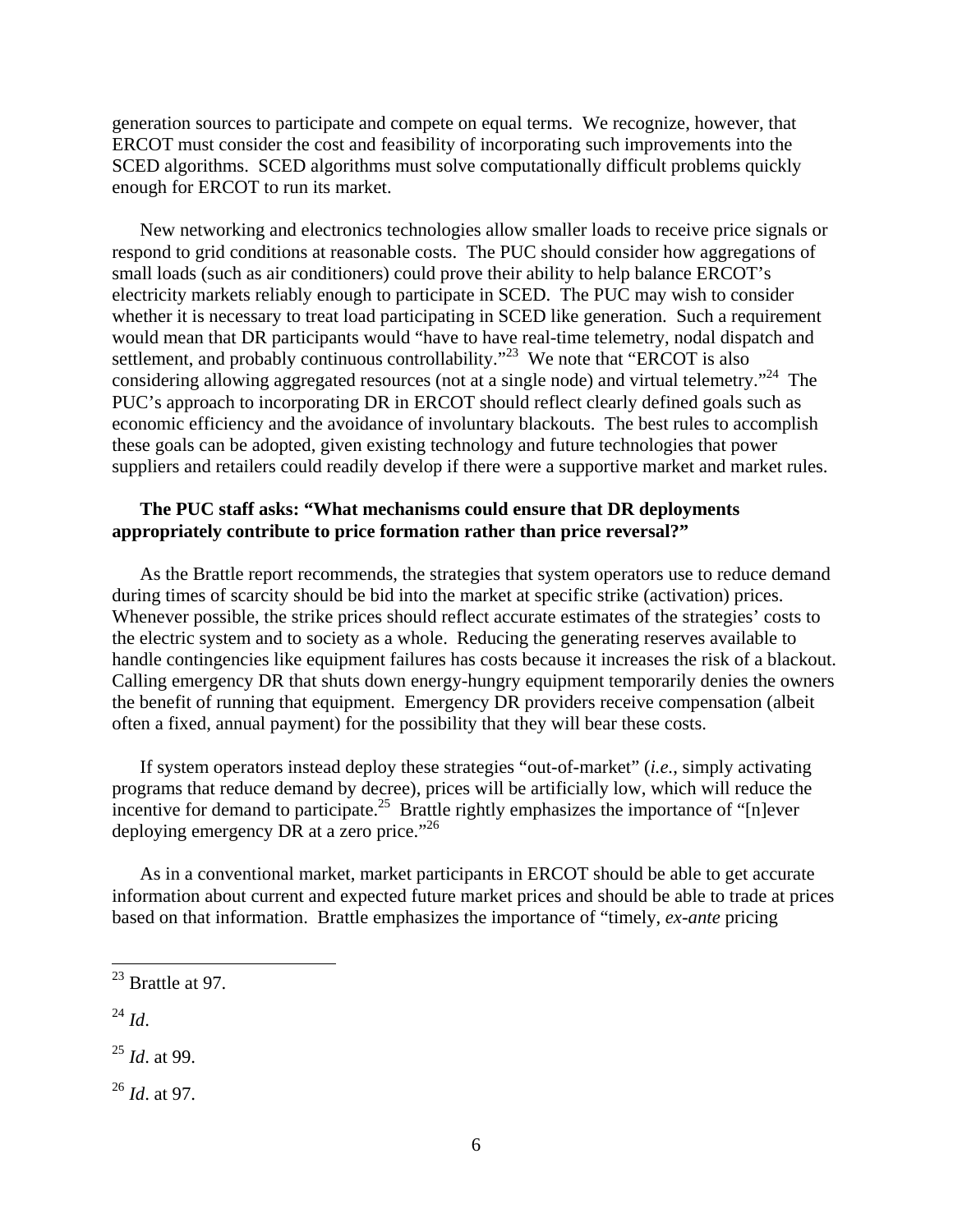information that enables price-responsive demand to adjust its consumption."27 Part of this goal might be achieved by having smaller or less flexible loads participate in the day-ahead market. Brattle notes that there already is a proposal for "look ahead" SCED, which is designed to reduce some DR price uncertainty.<sup>28</sup>

Brattle also emphasizes the importance of finding a scheme such that "DR that is not in SCED can respond to prices without depressing prices to levels far below" the strike price at which they are willing to sell power back to the grid.<sup>29</sup> As Brattle observes, ERCOT's existing "generation fleet" results in a supply stack (or supply curve) that features an unusually abrupt transition from typical conditions to scarcity conditions. This supply stack complicates efforts to obtain timely and robust DR, because there is little warning of scarcity situations. Brattle elaborates: "Prices are particularly unstable at the edge of scarcity conditions because there is no width to the power balance penalty curve [in ERCOT], and the rest of the scarcity price schedule is flat at the price cap. A mere 50 MW change in load caused prices to jump from low nonscarcity prices to the price cap. Therefore, any shift in system conditions can move prices from one extreme to the other, no matter what any price-responsive load does."<sup>30</sup> Having a significant amount of demand bid into the market with an explicit maximum willingness to pay is likely to ameliorate this situation.

We concur with Brattle that conditions in ERCOT could lead to insufficient incentives for customers to provide DR if they might provide enough DR to push the price to a non-scarcity level.<sup>31</sup> We are concerned, however, that Brattle failed to mention a subtle but important inefficiency associated with potential buyer-side market power that cuts in the opposite direction. If the DR provider remains a major buyer of power, even after some of its facilities provide DR, then it can have an incentive to provide *more* than the efficient amount of DR in order to reduce wholesale electric prices. This result follows directly from the well-known incentive for large buyers to reduce their consumption relative to what they would consume if they were instead numerous, small decision-makers.<sup>32</sup> Large buyers forgo some purchases in order to reduce the price they pay for their remaining purchases. Specifically, load-serving entities (LSEs) and other major power buyers often will have an incentive to keep prices artificially low during periods of actual scarcity. This could prompt them to buy more than the socially optimal amount of DR from third-party suppliers. In order to do so, they would have to write contracts with DR suppliers to make it profitable (on average) to provide DR during hours when the market might clear at a non-scarcity price. The greater the amount of price-sensitive demand in the real-time market, the weaker either of these harmful incentives will be. Nonetheless, the PUC should be

<sup>29</sup> *Id*.

<sup>30</sup> *Id*. at 98.

 $31$  *Id.* at 96.

<sup>27</sup> *Id*. at 96-98.

<sup>28</sup> *Id*. at 96.

<sup>&</sup>lt;sup>32</sup> *See*, *e.g.*, R. PINDYCK AND D. RUBINFELD, MICROECONOMICS 373-81 (7<sup>th</sup> ed. 2009).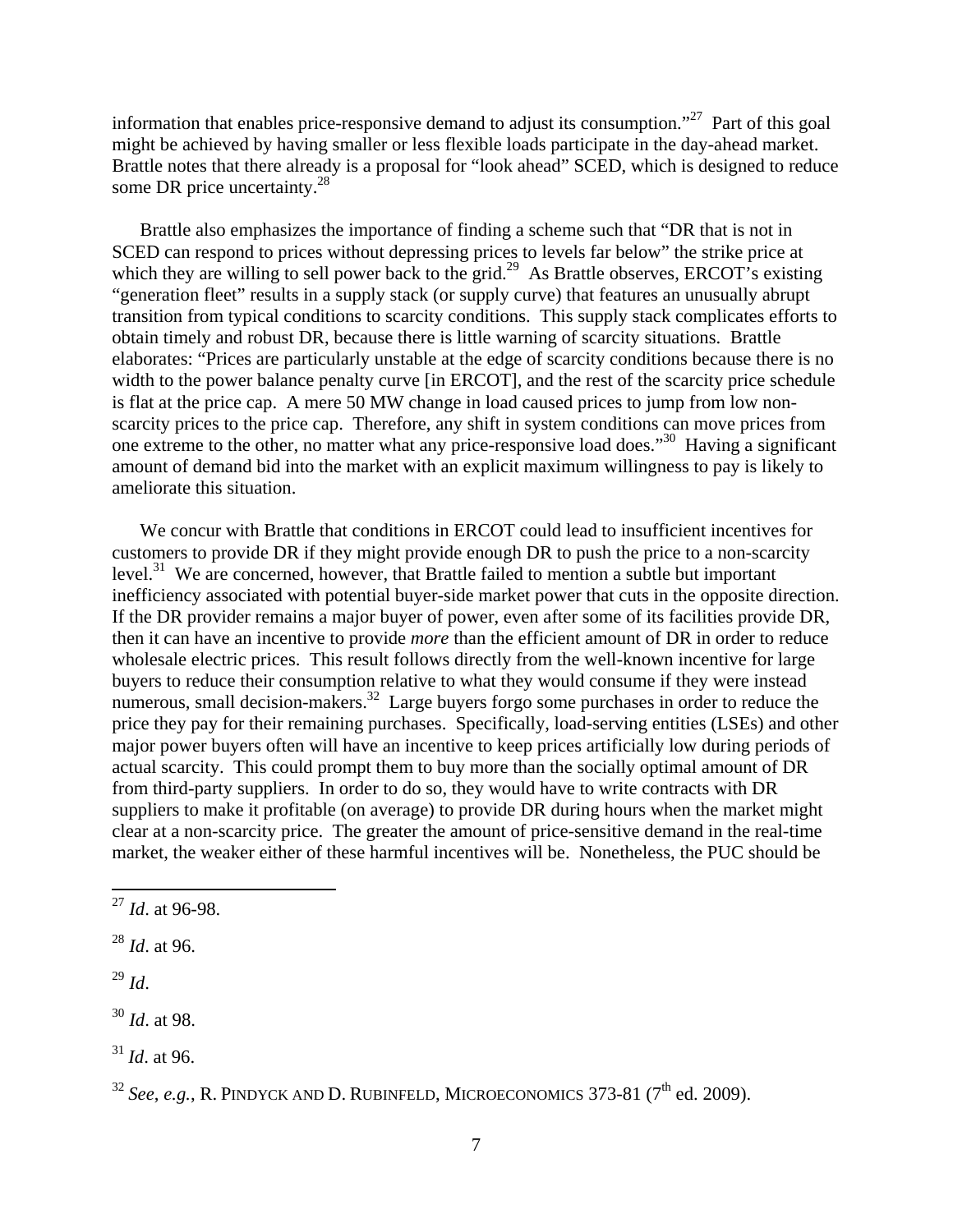aware of these contrasting incentives and stand ready to take action should either become a problem.

Some proposals would allow qualified scheduling entities (QSEs) to submit demand curves that make some purchases contingent on a market-clearing price below a level that the buyer specifies.<sup>33</sup> This is an important step toward making the ERCOT electricity market far more like a conventional market. Conventional markets focus companies on providing value to consumers and generally require far less regulatory intervention than is typical in organized electricity markets.

Typical baseline-rebate approaches to retail DR are intrinsically difficult to operate because baseline energy use typically is not a well-defined property right. Baseline-rebate DR programs assign each participating customer a baseline level of power rights based on the customer's past consumption and compensate participants who use less than their baseline during scarcity periods. Typical baseline rights come free, bundled with power use in other periods. This encourages customers to game the system by using more power during the baseline-setting periods than they would normally use.<sup>34</sup> Allowing QSEs to express a maximum willingness to pay is one of several ways around this problem. All of the solutions are fairly similar in operation. In "buy-your-own-baseline" ("block-and-index") arrangements, electricity customers buy the right to use power in the future; each customer then pays or gets refunds at the real-time price for the difference between the amount of power the customer reserved in advance and the amount the customer actually consumed.<sup>35</sup> These approaches are easier to implement, offer better incentives, and are more likely to be sustainable in the long term than having curtailment service providers (CSPs) bid reductions relative to baseline property rights that were obtained for free.

 $34$  For further discussion and evidence that even small consumers can respond to these incentives, *see* F.A. Wolak, "Residential Customer Response to Real-Time Pricing: The Anaheim Critical-Peak Pricing Experiment," Stanford Univ. Working Paper (May 2006), *available at* http://www.stanford.edu/group/fwolak/cgibin/sites/default/files/files/Residential%20Customer%20Response%20to%20Real-Time%20Pricing,%20The%20Anaheim%20Critical-Peak%20Pricing%20Experiment\_May%202006\_Wolak.pdf.

<sup>&</sup>lt;sup>33</sup> ERCOT Market Enhancement Task Force on the Technical Advisory Subcommittee, "Real Time Market Enhancement Strawman V0.1" (Aug. 24, 2012), *available at* http://www.ercot.com/content/meetings/metf/keydocs/2012/0830/05 real time mkt enhanceme nt\_strawman\_8\_24\_2012.doc.

<sup>&</sup>lt;sup>35</sup> Letzler proposed incentive-preserving rebates that create incentives nearly identical to Critical Peak Pricing by creating well-defined, accurately priced property rights. R. Letzler, "Using Incentive Preserving Rebates to Increase Acceptance of Critical Peak Electricity Pricing," Center for Study of Energy Markets Working Paper 162R (2010), *available at* http://www.ucei.berkeley.edu/PDF/csemwp162r.pdf.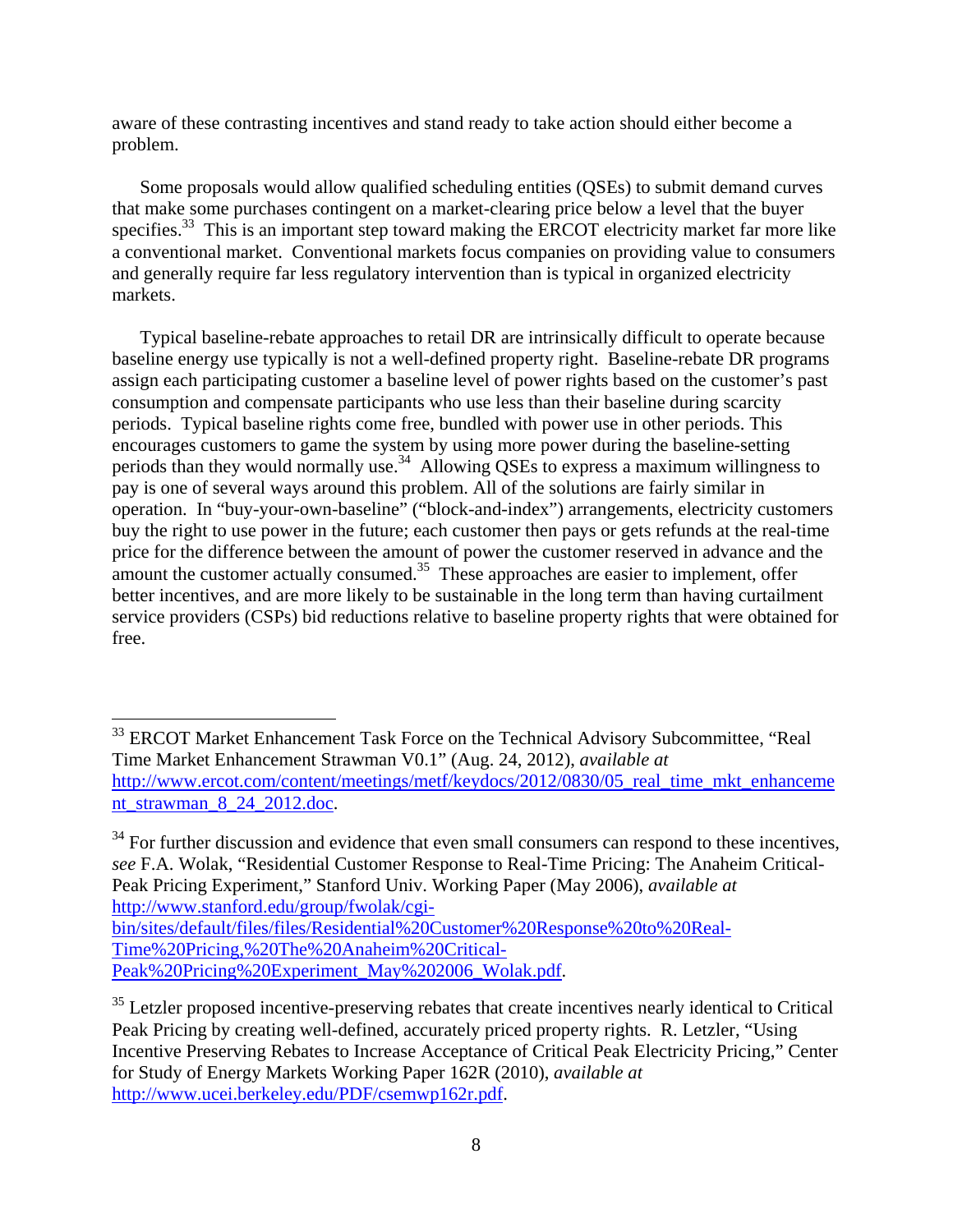The Brattle report raised serious questions about the need for CSPs to bid DR (namely, demand reductions) as supply into the ERCOT market. According to Brattle, "Given the healthy retail competition in ERCOT, it may be less important to accommodate CSPs than in other jurisdictions. It may be that the most appropriate role for a CSP in an energy-only market is as a subcontractor to an LSE."<sup>36</sup> Brattle also observed that, compared to CSPs, retail electricity marketers "can much more easily monetize the *expected* value of DR if physical hedging through curtailments allows them to manage their exposure [to periodic extreme prices spikes] with less financial hedging."37 Markets for goods other than electricity in which customers offer demand reductions as a source of supply based on inappropriately priced property rights are extremely rare.38

Admittedly, allowing CSPs to bid to supply energy and capacity appears to have facilitated the development of DR in the PJM Interconnection and other organized U.S. electricity markets. Others have expressed concerns about the rules and incentives for CSPs in those markets<sup>39</sup> similar to the concerns that Brattle expressed about the potential regime for CSPs in Texas. The CSPs that have taken root in the rest of the United States earn much of their revenue from administratively designed capacity markets.

#### **The PUC staff asks: "How do price-based DR incentives offered by LSEs contribute to load forecasting errors? What other pricing and rate structures impact the wholesale market?"**

Failure by ERCOT or LSEs to revise load forecasting models to reflect price-responsive demand can lead to forecasting errors and inefficient dispatch decisions. We note that PJM already incorporates price-responsive demand into its load forecasts.<sup>40</sup> It makes sense to keep forecasting models up-to-date. It is likely to be far cheaper to generate new demand models than to discourage price-responsive demand in order to keep old demand models accurate.

Ultimately, nearly all pricing and rate structures at the retail level impact wholesale markets, because nearly all wholesale demand for electric power is derived from retail demand at any

<sup>39</sup> *See*, *e.g.*, J. Bushnell, B.F. Hobbs, and F.A. Wolak, "When It Comes to Demand Response, Is FERC Its Own Worst Enemy?," 22:8 Electricity J. 9 (2009).

<sup>40</sup> PJM Manual 19: Load Forecasting and Analysis, Revision: 21 (effective Oct. 1, 2012), *available at* http://www.pjm.com/~/media/documents/manuals/m19.ashx.

<sup>&</sup>lt;sup>36</sup> Brattle at 97.

<sup>&</sup>lt;sup>37</sup> *Id.* at 94 (emphasis in original).

 $38$  Airlines do pay their customers to reduce or reschedule consumption when a flight is oversold. This is perhaps not surprising, because – as in electricity markets – the commodity (seats on a particular flight) is considered impractical to store, and the production equipment (airplanes) has fixed maximum capacity. Rights to airline seats are well defined.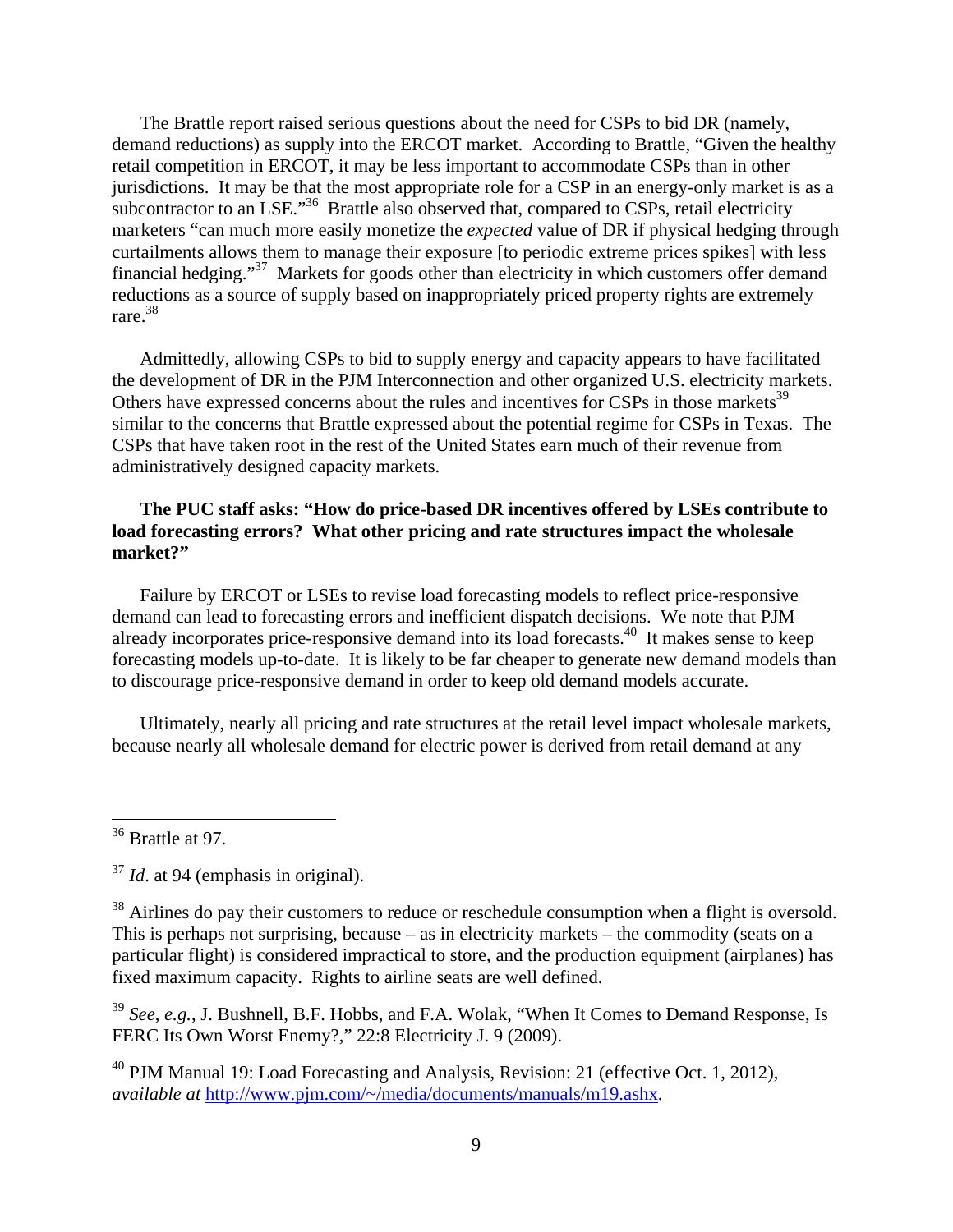point in time.<sup>41</sup> Electricity customers typically respond to any dynamic prices they face, such as by cutting consumption when electricity prices increase. Further, more customers may respond in the future, and participants may learn to respond more intensively, as they gradually acquire energy management expertise, equipment, and software.

## **The PUC staff asks: "Is load participation in the real-time market feasible when compared to voluntary price response? How does voluntary price response help set pricing or skew scarcity pricing signals?"**

ERCOT proposes to use three models of demand participation that have good incentives and long track records in other markets. These models are: (1) bidding a maximum willingness to pay ("load participation"), (2) passively adjusting demand in response to prices ("voluntary price response"), and (3) direct load control.

Electricity buyers could place explicit bids that offer to buy power at any price below a maximum willingness to pay. ERCOT can use such bids in its SCED algorithm to allocate available power as well as to determine the market-clearing price.<sup>42</sup> Stock markets, eBay,<sup>43</sup> and second-price, sealed-bid auctions ask buyers to specify a maximum willingness to pay. These mechanisms can sell items to interested buyers for the lowest price that matches the amount demanded with the amount supplied at that price. Active bidding by demand also makes explicit the demand curves that represent potential customers' combined bids. We emphasize the value of using a single, integrated market to set electricity prices and deploy resources, which means there is considerable value in including demand-side resources in the SCED real-time price formation process.

Decision makers adjust the quantity they demand in response to changes in prices  $-i.e.,$  they engage in voluntary price response – in many familiar markets. For example, consumers visit the grocery store, check prices, consider their preferences, and then decide how much of which items to buy. Consumers buy fewer grapes when they cost \$3.99 a pound than when identical grapes cost \$0.99 a pound. The grocery chain can employ an algorithm to predict volume

<sup>&</sup>lt;sup>41</sup> Energy storage is a minor, albeit growing, example of a source of demand that is not a retail customer. ERCOT and the PUC could help secure benefits for consumers by taking the growing role of energy storage into account.

<sup>&</sup>lt;sup>42</sup> To the extent that explicit bidding reduces the need for spending to handle uncertainty about demand, sharing savings with customers who bid could create an incentive to bid.

 $43$  eBay explains its bidding process as follows: "[W]e suggest that you bid the maximum amount that you're willing to pay for an item. . . . As the listing proceeds, we compare your bid to those of other bidders. When you're outbid, we automatically bid on your behalf up to your maximum bid. We increase your bid by increments only as much as necessary to maintain your position as highest bidder." *See* http://pages.ebay.com/help/buy/bidding-overview.html (emphasis in original). (Note that eBay uses the term "bid" in the first sentence to mean the secret maximum price the bidder is willing to pay. Later references to "bid" mean the price publicly offered into the auction.)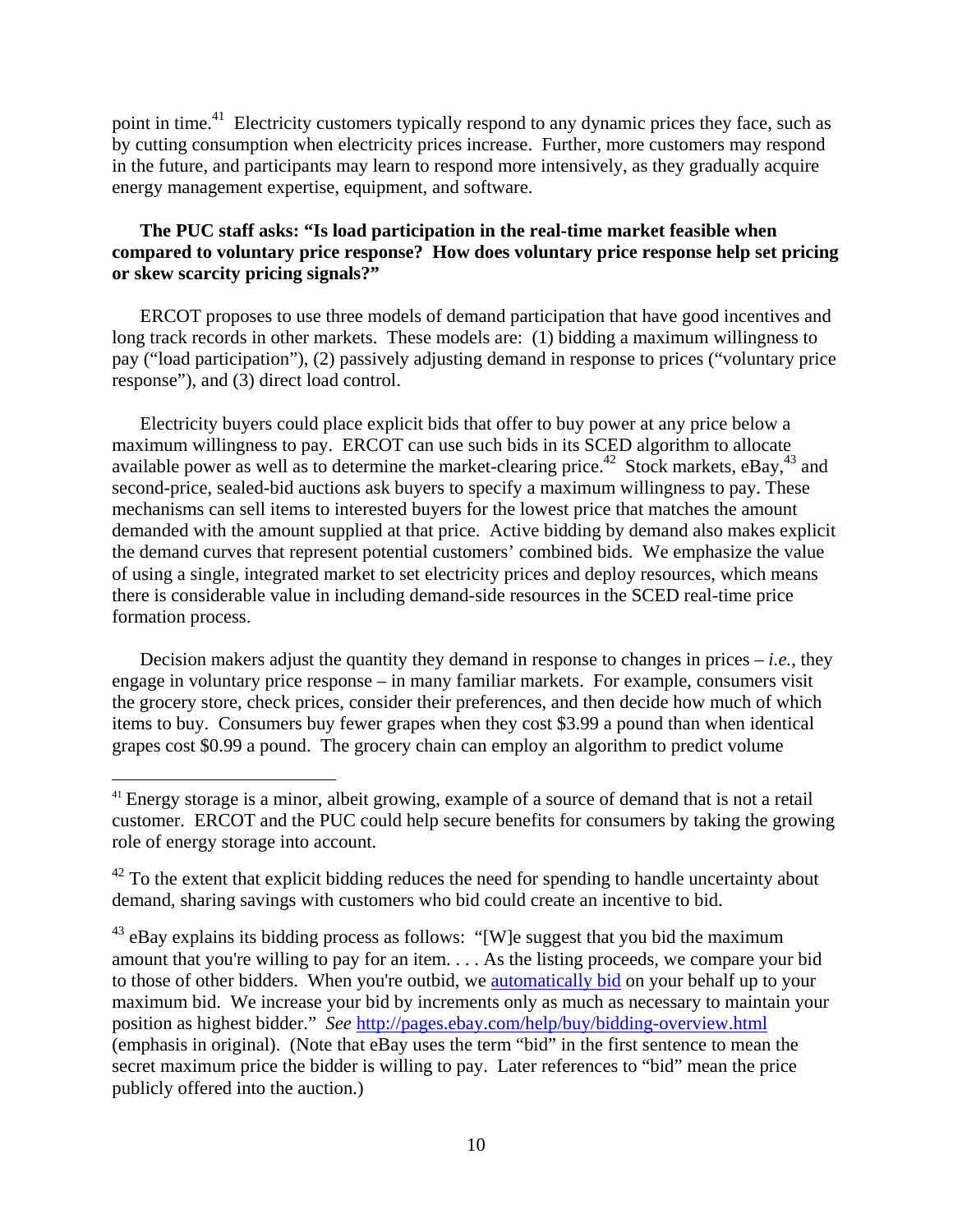purchased as a function of price and adjust prices to maximize profits, subject to competition. Perishable grocery items need to be sold soon after the grocer acquires them. This is similar to electricity, which must be sold as soon as it is produced because it has generally been costprohibitive to store. Aside from issues of tardy communication of pricing signals and lags in voluntary DR, there is nothing inherently distortionary in the effects of voluntary price response on scarcity pricing signals.

Direct load control is an "option" in the financial market sense.<sup>44</sup> A company pays the electricity consumer a fixed amount to buy the well-defined right (option) to use direct load control to turn off the consumer's equipment a few times a year.

## **The PUC staff asks: "Should economic incentives be developed to stimulate large DR programs and if so, should the incentives be market based or load-ratio share based obligations?"**

Our discussion above implies that there is a correct economic value of DR and that DR resources should be compensated at the value they provide (at the margin) in all of the markets in which they participate. We believe that this is an appropriate foundation for DR policy development and implementation.

The ERCOT area within Texas is transitioning from a traditional electric market – where controllable generators handled fluctuations in demand – to a smart-grid-enabled system in which demand has incentives to respond to fluctuations in supply relative to demand. As we have noted before, "Future electricity systems will likely have much more wind generation [that is not as readily controlled as conventional, thermal generators] and empower millions of consumers to save by helping to solve power system problems through smart grid technologies."<sup>45</sup> Reasonable policies will obtain the full benefits of DR, smart grid technology, and demand participation over the next decade. There is far less reason to think that even the best market design policies can achieve this in the next year or two. Transition policies may therefore be appropriate.

To the extent that the PUC perceives a need to adopt administrative policies to jump-start demand participation, it should consider whether it would be appropriate to plan to phase out those transitional, "jump-starting" policies or to structure them so that they allow a gradual transition to a more conventional market structure. For example, if Texas were to adopt a capacity market that allowed demand to participate appropriately, expanded demand participation could eventually drive capacity prices close to zero and make the capacity market irrelevant.<sup>46</sup> The capacity markets developed by other RTOs have found that, under their

<sup>&</sup>lt;sup>44</sup> Such options are common in financial and energy markets.

 $45$  Comment of the Federal Trade Commission Before the Federal Energy Regulatory Commission on Integration of Variable Energy Resources, FERC Docket No. RM10-11-000, at 8 (Apr. 8, 2010), *available at* http://www.ftc.gov/s/2010/04/V100009ferccomment.pdf.

<sup>&</sup>lt;sup>46</sup> Brattle at 113.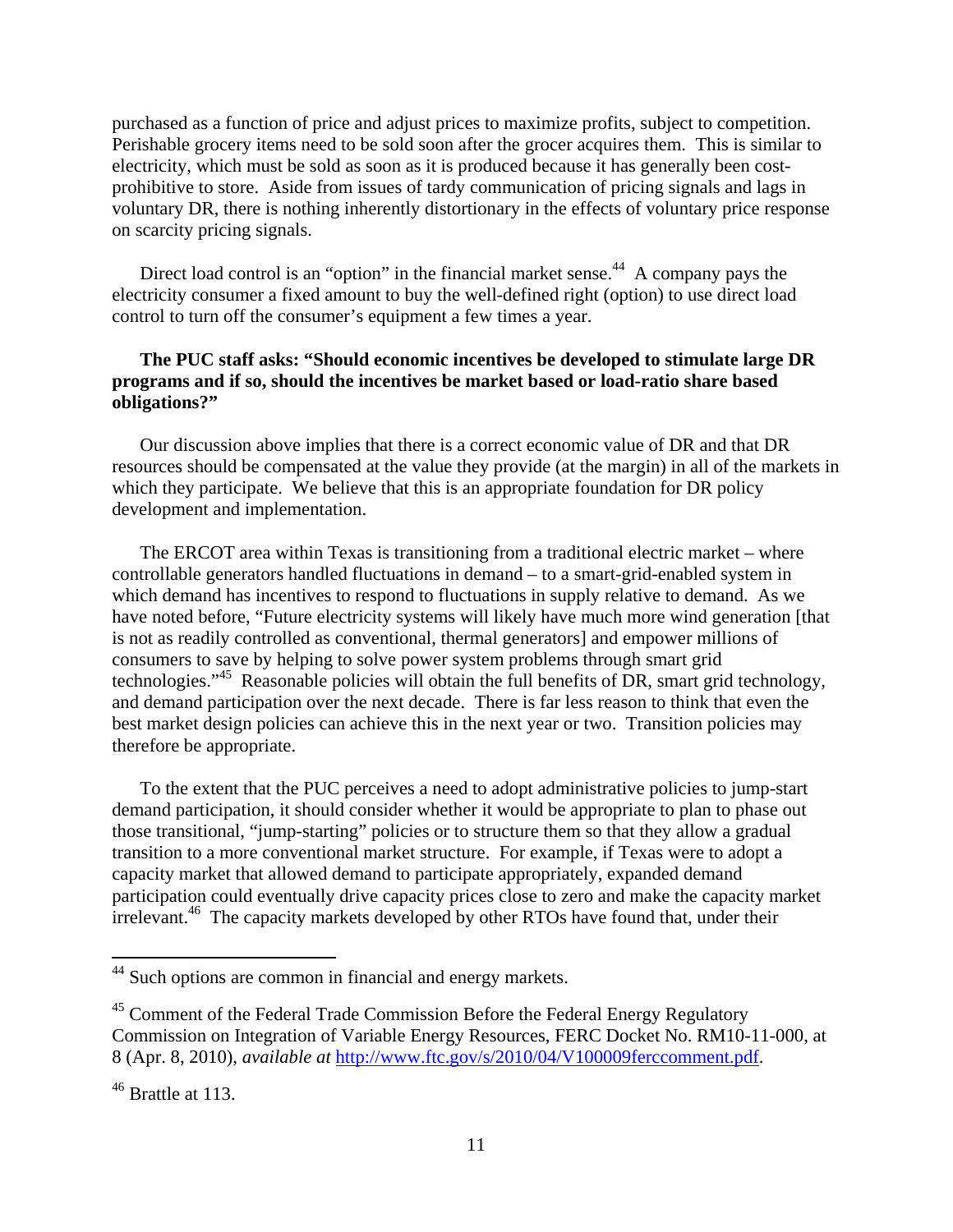administrative rules, DR can often provide the capacity to handle infrequent, severe scarcity events more efficiently than conventional generation.

Similarly, as demand-side participation improves, ERCOT and the PUC may be able to phase out rules and regulations that they adopted initially because the demand side neither received nor reacted to price signals. These rules often have unintended, undesirable consequences. If an active demand side eliminates the strongest justification for such rules, then phasing them out may benefit consumers.

Given that residential and small commercial load accounts for 70 percent of peak load in ERCOT, $47$  it may be constructive for public policy to reduce impediments to cost-effective investments in DR-enabling equipment for residential customers. Enabling equipment includes "smart thermostats, switches on pool pumps, and other controls [that] dramatically increase residential customers' ability to respond."<sup>48</sup> There is considerable evidence that many electricity customers are reluctant to make substantial upfront energy investments because they lack funds or credit to do so, and because many customers will invest only in energy management equipment that pays for itself quite quickly.<sup>49</sup> It seems efficient for public policy to facilitate utilities' or electricity retailers' efforts to offer cost-effective energy management equipment on terms that consumers find attractive. In a related area, we note that renewable distributed generation installations by residential customers – investments that can help shave peak consumption – appear to be more popular with such customers when private firms offer to finance the investments.<sup>50</sup> There is, however, strong reason to believe that customers care about more factors than just the interest rate.<sup>51</sup>

Fortunately, competition among retailers is likely to spur innovation in technology, customer experience, and financing (including on-bill financing). For example, Reliant Energy already

<sup>48</sup> *Id*. at 94.

<sup>50</sup> J. Montgomery, "Third-Party Residential Solar Surging in California; Nearly a Billion-Dollar Business" (Feb. 15, 2013), *available at* http://www.renewableenergyworld.com/rea/news/article/2013/02/third-party-residential-solarsurging-in-california-nearly-a-billion-dollar-business.

51 P.C. Stern, L.G. Berry, and E. Hirst, "Residential Conservation Incentives," 13:2 *Energy Pol'y* 133 (1985); S. Benartzi and R.H. Thaler, "Save More Tomorrow: Using Behavioral Economics to Increase Employee Savings," 112:1 J. Pol. Econ. S164 (2004).

<sup>47</sup> *Id*. at 93.

<sup>49</sup> *See*, *e.g.*, J. Hausman, "Individual Discount Rates and the Purchase and Utilization of Energyusing Durables," 10:1 Bell J. Econ. 33 (1979); S. Frederick, G. Loewenstein, and T. O'Donoghue, "Time Discounting and Time Preference: A Critical Review," 40:2 J. Econ. Lit. 351 (2002); K. Gillingham, R.G. Newell, and K. Palmer, "Energy Efficiency Economics and Policy," NBER Working Paper 15031 (2009), *available at* http://www.nber.org/papers/w15031.pdf.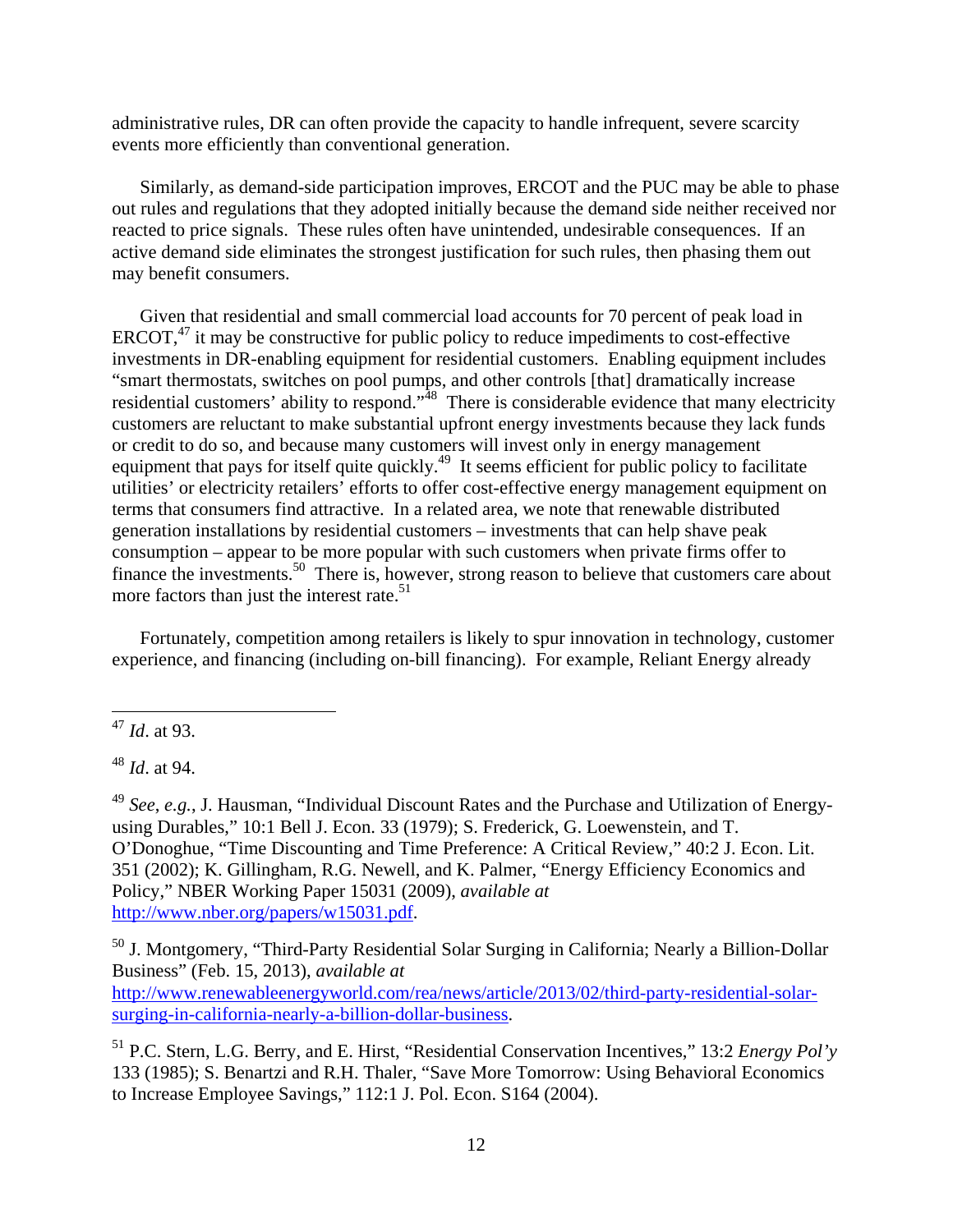offers the Nest thermostat to some of its customers.<sup>52</sup> If an enabling technology offers annual savings that exceed the annual payments required to pay for it, then there is room for an on-bill financing deal in which consumers "pay for" installations using a portion of their savings on energy charges.<sup>53</sup> Retailers with good incentives will focus on cost-effective investments, such as targeting larger residential customers.

The local monopoly transmission and distribution service provider could acquire the not-yetpaid portion of the cost of standards-compliant enabling equipment from the retail firm when customers move. The local distribution company could then provide on-bill financing for the remaining cost of the equipment to the next tenant. This might be a fairer alternative to contracts with early termination fees that charge customers for equipment that they leave behind. Retailers could compete to offer products that interface with any installed, standards-compliant equipment.

In the mid-term, the rise of DR will require rethinking the role of generation reserve margins. Traditional generation reserve margin calculations assume that demand is neither controllable nor responsive to price, and thus regulators using these calculations historically emphasized the need for enough physical infrastructure to deal with the highest realization of electricity demand when most customers pay a time-invariant price. When scarcities and constraints lead to higher prices that prompt many customers to reduce or reschedule demand, those assumptions are no longer valid. A market with a functional demand side has far more tools to avoid involuntary blackouts without the need for regulatory intervention. As the Brattle report suggests, "We expect [LSEs] to implement these [DR] options more as price caps increase and reserve margins tighten."54 Efforts to keep the reserve margin inefficiently high may keep energy prices artificially low, stunt the deployment of DR, and force electricity customers to pay for excessive generating capacity. Exposing customers to efficient scarcity prices will encourage them both to learn appropriate response procedures and to invest in DR equipment. By contrast, allowing the reserve margin to drop in a market with limited DR exposes customers to the risks of high electricity prices and blackouts.

## **The PUC staff asks: "What regulations are needed to ensure residential and small commercial customers are adequately protected when participating in aggregated DR programs?"**

The rise of consumer-facing electricity technologies poses the kinds of consumer protection issues that arise in many markets for new technologies. They include protecting consumers from unscrupulous firms or individuals and ensuring that consumers can make appropriately informed choices. The FTC addresses such challenges using a variety of tools, including enforcing laws prohibiting deceptive practices, mandating disclosures and labels, and consumer education. Interested readers should review FTC comments about consumer protection approaches in

<sup>52</sup> Reliant Learn & Conserve Plan (retrieved Feb. 14, 2013), *available at* www.reliant.com/nest.

<sup>53</sup> Letzler, *supra* note 35, explores a situation in which consumers are likely to have quite different perceptions of two ways to present economically identical incentives.

<sup>54</sup> Brattle at 94.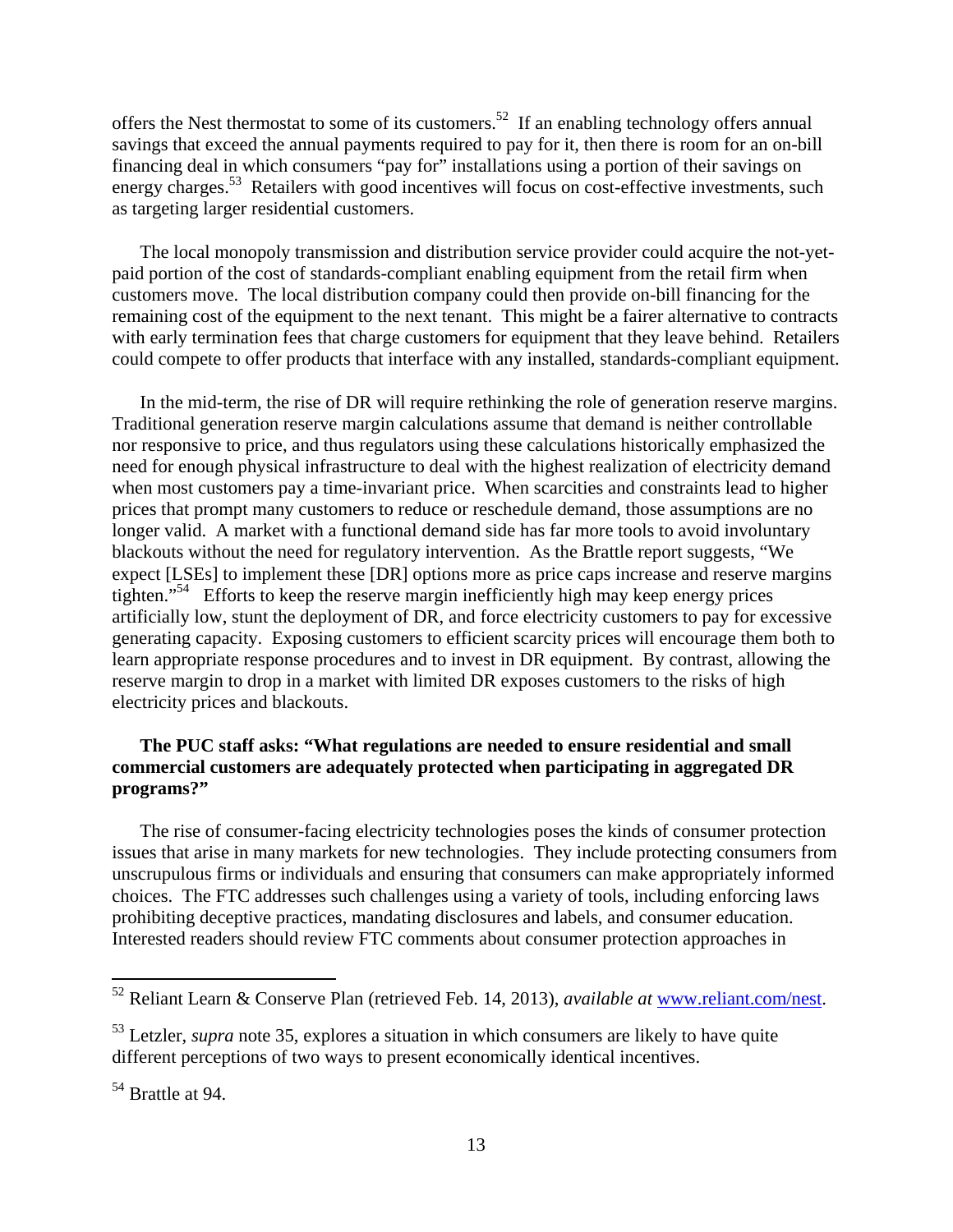specific contexts relating to retail electricity markets<sup>55</sup> and to demand response,<sup>56</sup> as well as general comments the FTC has submitted about consumer testing of disclosures<sup>57</sup> and consumer education.<sup>58</sup> We encourage the PUC to consider similar approaches to protecting customers who participate in aggregated DR programs.

Consumer education can be a public good that benefits all DR retailers and customers regardless of whether they pay for it. Without public intervention, education is likely to be undersupplied, since each retailer may not capture the benefits of its education campaign that accrue to its rivals.<sup>59</sup>

A competitive retailer that offers a DR program will seek to recruit customers by claiming that its DR program offers savings. We recommend that Texas consumer protection authorities take action if advertisements or disclosures regarding savings are misleading or deceptive. Consumer protection authorities in Texas may find it helpful to consider developing simple, clear model disclosures that describe actual cost savings, measured fairly. We also recommend that, to the extent that DR programs produce savings in regulated transmission and distribution charges, the PUC approve distribution rates that appropriately pass these savings on to residential customers. These steps will help ensure that smaller customers benefit from DR opportunities.

 $57$  Comment of the Staff of the Federal Trade Commission in the Matter of Request for Comment on Notice of Proposed Rulemaking: Integrated Mortgage Disclosures under the Real Estate Settlement Procedures Act (Regulation X) and the Truth in Lending Act (Regulation Z), Docket No. CFPB-2012-0028 (Sept. 25, 2012), *available at* http://www.ftc.gov/os/2012/09/1209cfpbmortgagedisclosures.pdf.

<sup>&</sup>lt;sup>55</sup> Comment of the FTC Staff Before the New York State Public Service Commission Concerning Proceeding on the Motion of the Commission to Assess Certain Aspects of the Residential and Small Non-residential Retail Energy Markets in New York State (Jan. 24, 2013), *available at* http://www.ftc.gov/os/2013/01/130125nypsccomment.pdf.

<sup>56</sup> FTC comment on FERC staff's "Discussion Draft of Possible Elements of a National Action Plan on Demand Response," *supra* note 15.

<sup>58</sup> For an overview of the FTC's education efforts, *see* the FTC staff's comment to the Consumer Financial Protection Bureau concerning "Request for Information on Effective Financial Education," Docket No. CFPB-2012-0030 (Nov. 2, 2012), *available at* http://www.ftc.gov/os/2012/11/1211cfpb.pdf.

<sup>&</sup>lt;sup>59</sup> There are additional results about situations in which markets underprovide education that allows consumers to pay fewer hidden fees to the firm. *See* X. Gabaix and D. Laibson, "Shrouded Attributes, Consumer Myopia, and Information Suppression in Competitive Markets," 12 Q.J. Econ. 505 (2006).